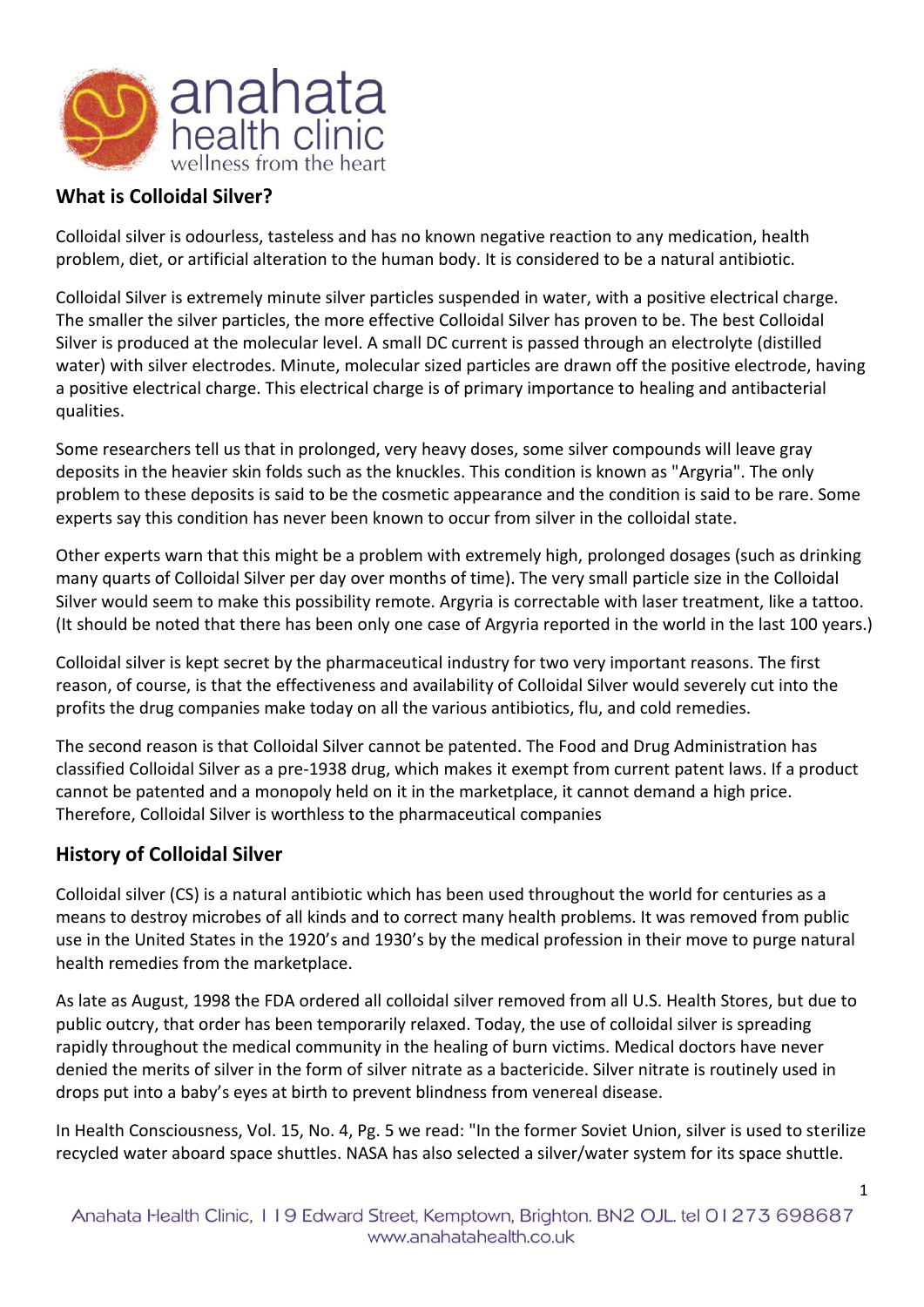

Internationally, many airlines use silver water filters to guarantee passenger safety against water-borne diseases such as dysentery. The Swiss government has approved use of such silver water filters in homes and offices. In the U.S some city municipalities use silver in the treatment of sewage. Silver works so well in purifying water that it is sometimes used to purify swimming pool water. It does not sting the eyes as chlorine does, and it does kill mosquito larva. An experiment conducted in Nebraska demonstrates its effectiveness. Fifty gallons of raw sewage were pumped into a pool without any disinfectant. A standard measure of contamination is the count of E. coli, a bacteria organism found in the intestinal tract. The count soared to 7000 E. coli cells per milliliter of water. When the water was exposed to silver electrodes, within three hours it was completely free of E. coli."

# **Uses of Colloidal Silver**

Silver acts as a second immune system for humans by destroying bacteria and viruses of all kinds. It is toxic to bacteria, viruses, yeasts, fungi (molds), protozoa, and parasites in the egg stage. Therefore, Colloidal Silver will destroy staph and strep bacteria which are so common in today's health problems.

Bacteria have a tremendous ability to adapt to substances. They can and do mutate to overcome antibiotics. When the antibiotics destroy the bacteria which are susceptible to them, they can clear the way for resistant bacteria to move in uninhibited. Still another problem that has plagued the medical profession from the beginning with modern antibiotics has been that beneficial bacteria and organisms play various important, natural functions in the body. Antibiotics often play havoc with some of the friendly organisms, producing long lasting side effects that may be difficult to correct. One reason that the antibiotics have been so popular in the medical field is due to the fact that they can be patented. Therefore, the pharmaceutical companies find it financially worthwhile to keep the doctors educated in their medicines, while other products go unnoticed.

Silver, on the other hand, is not patentable and there are no huge profits in it, so it is not worth heavy promotion. The high-priced products run over the low cost products, simply because of profitability. All of this is happening at the same time that disease bacteria are developing immunity to antibiotics all over the world.

Science Digest suggested an answer to all of these catastrophic problems back in March of 1978 in an article titled "Our Mightiest Germ Fighter". This article by Jim Powell stated: "Thanks to eye-opening research, silver is emerging as a wonder of modern medicine. An antibiotic kills perhaps a half-dozen different disease organisms, but silver kills some 650. Resistant strains fail to develop. Moreover, silver is virtually non-toxic.

Silver has been known to be a bactericide for at least 1200 years. Even in ancient times, it was known to prevent disease, and it was said that disease could not be transmitted in drinking from a silver cup. Silver coins were commonly dropped into a jar to prevent the spoilage of milk and other drink, and silver containers were used to prolong the freshness of foods in general. Wealthy people used to feed their babies with a silver spoon, which was considered to be a cause of strong healthy growth. Even today, some commonly call all tableware "silverware" although it is more commonly stainless steel.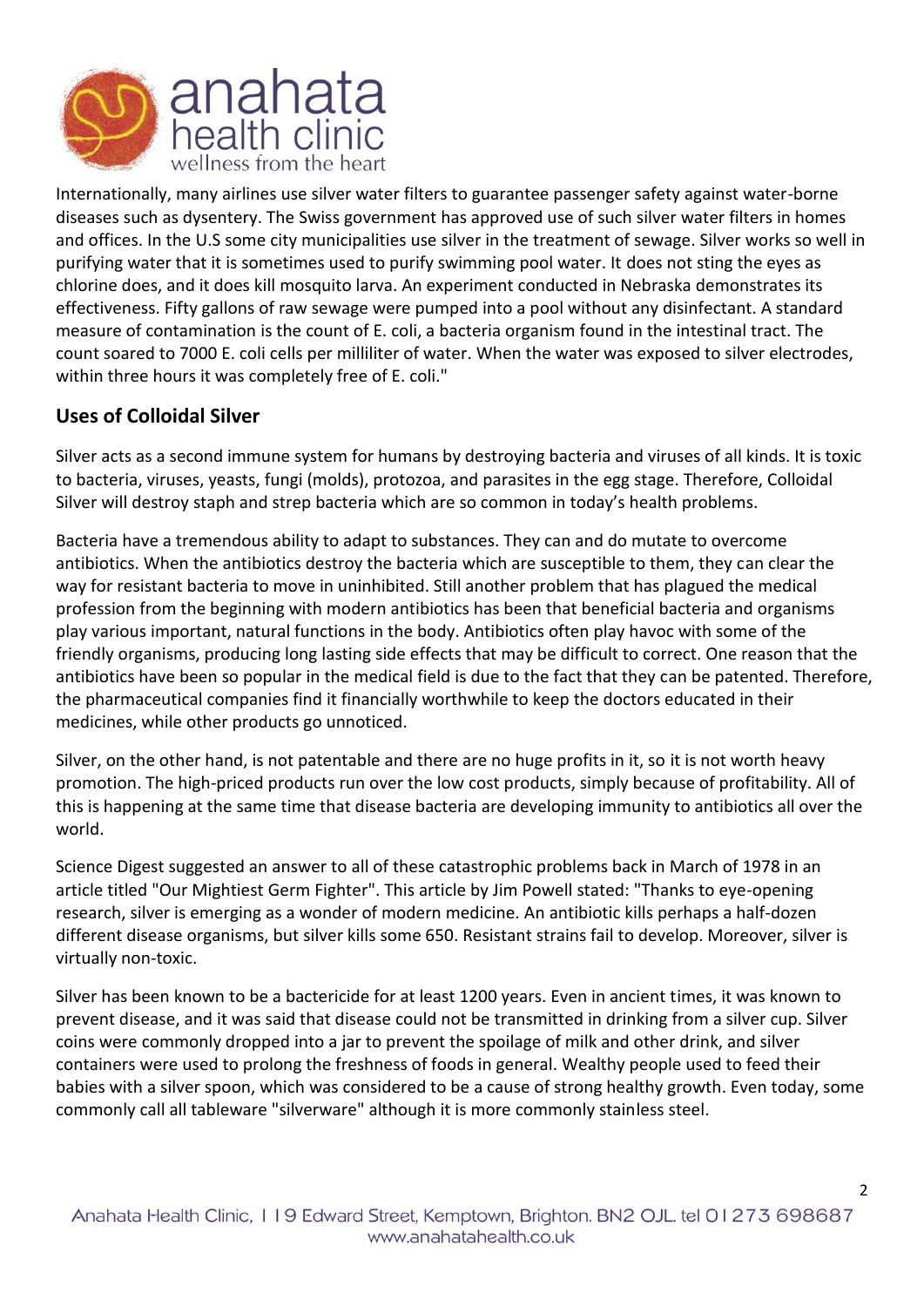

In the 1920's, 30's and 40's, silver was ground very fine like flour, suspended in water and was used orally for many infections and disease conditions, topically on burns, and for fungal infections. Until almost 1970 it was common for scientists to put a silver dime in a Petri dish to sterilize the dish. Silver was long used for plates for the surgical repair of bones.

After the development of the patented antibiotics, silver was forgotten in the United States and most other places, although the antibiotics are only effective against bacteria, not viruses, yeast, or fungi. Now, with the greatly improved modern colloids, the tables are turning and silver may be the most effective treatment of all.

The body's ability to process the tiny atoms of Colloidal Silver makes silver build-up in the body impossible. The Environmental Protection Agency's Poison Control Center reports a 'no toxicity' listing for Colloidal Silver.

Colloidal Silver is the only form of silver that can be used safely as a supplement. It is absorbed into the tissues at a slow enough rate that is not irritating to tissues, unlike silver nitrate which reacts violently with tissues because of its caustic action.

The body has a vital need for silver to produce new healthy cells. Since our blood is also a colloid, the harmonious way the colloids enter the body may well make Colloidal Silver the safest medicine on earth.

Dr. Robert O. Becker, MD, says that a deficiency of silver in the diet contributes to disease. In fact he found that those with low levels of silver in their body had frequent colds, flu, and sicknesses. He feels that a silver deficiency can be the cause of improper functioning of the immune system.

# **Medical Uses of Colloidal Silver**

In "Colloidal Silver", a booklet produced by the Association for Colloidal Research, it is reported that: "Medical Journal Reports and documented studies spanning 100 years indicate no known side effects from oral or IV administration of properly manufactured Colloidal Silver in animal or human testing. There has never been a reported reaction with Colloidal Silver to any prescription medication."

The evidence appears to support the theory that Colloidal Silver is highly effective against all strains of pathogenic bacteria, while any one antibiotic is only effective against a few certain bacterial strains. Furthermore, antibiotics have never been effective against viruses, yeast or fungi. Yet, researchers are telling us that Colloidal Silver has produced phenomenal results in tissue healing and reconstruction, as well as reducing scar tissue in clinical tests. Severe cuts and wounds have healed in much less time.

Laboratory tests have shown Colloidal Silver to kill over 650 destructive bacteria, viruses and fungi within minutes of contact. UCLA ran some tests on Colloidal Silver and their report states: "The silver solutions were antibacterial for Streptococcus pyogenes, Staphylococcus aureus, Neisseria gonorrhea, Gardnerella Vaginalis, Salmonella Typhi, and other enteric pathogens, fungicidal for Candida albicans, Candida globata, and M. furfur, and it killed every virus that was tested in the lab".

3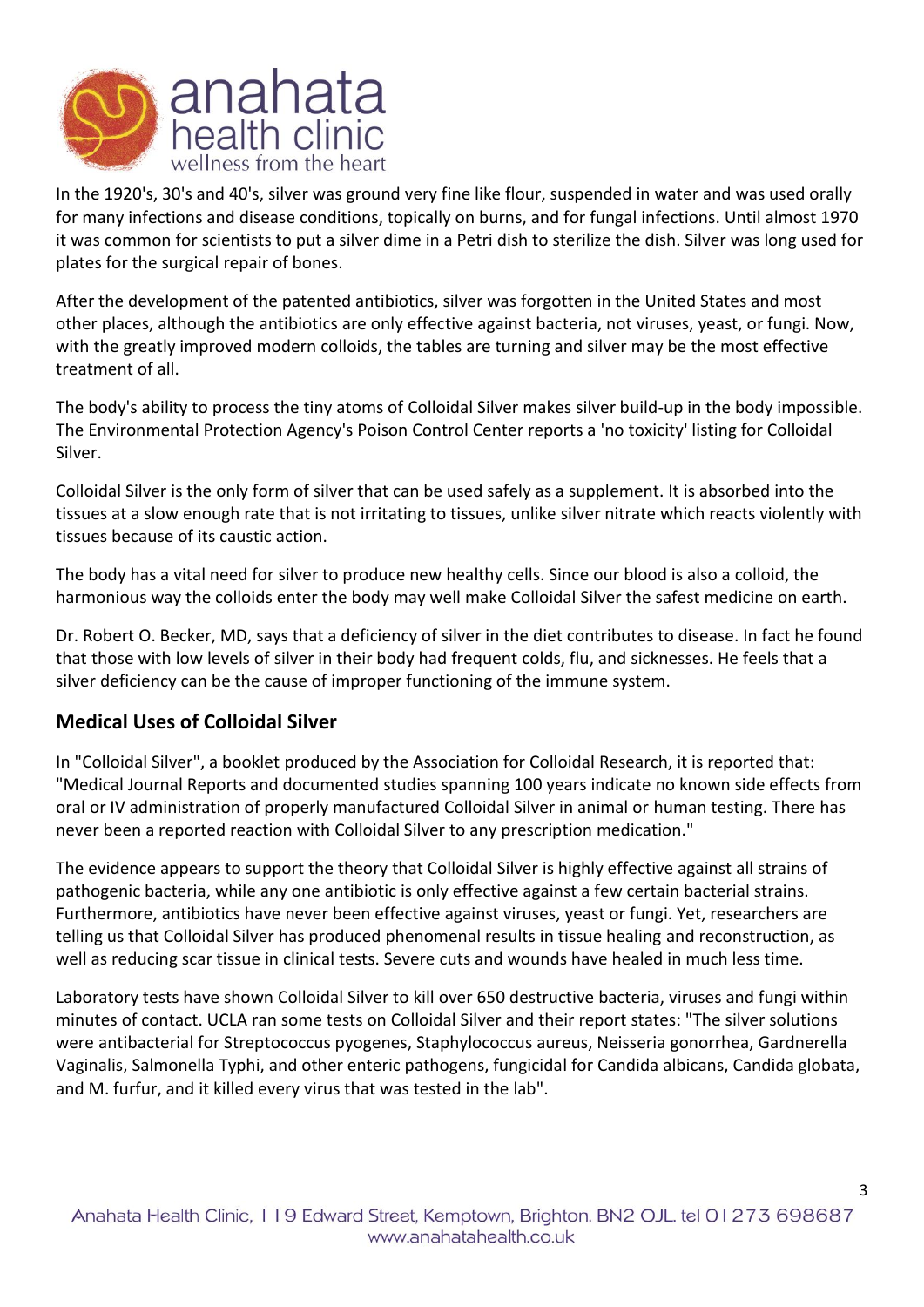

Other voices: Dr. Hirschberg, John Hopkins: "...remarkable for their beneficial action in infective states". Dr. Henry Cooks: "I know of no microbe that is not killed in laboratory tests within six minutes". Dr. Gary Smith: "When silver was present the cancer cell was de-differentiated and the body was restored".

Certain bacteria are essential to healthy body function. Several researchers claim Colloidal Silver only attacks the unfriendly pathogens and will not harm the friendly ones, but one must wonder how it can possibly differentiate. The explanation is that the friendly bacteria are aerobic, while unfriendly bacteria are anaerobic.

Silver does not attack bacteria directly, but rather decomposes certain enzymes the anaerobic bacteria, viruses, yeast, and molds require. The silver acts as a catalyst and is not consumed in the process. It is probable that this indirect action is also the reason bacteria cannot develop a resistance to silver, as they do to antibiotics.

In the 1970's Dr. Carl Moyer, Chairman of Washington University's Department of Surgery, received a grant to develop better treatments for burn victims. Dr. Harry Margraf worked with Dr. Moyer and other surgeons, a chief biochemist on this project. They tested 22 antiseptic compounds and rejected all of them.

The problem was that infections in burns often failed to respond to antibiotics. Most antiseptics actually destroy the delicate healing tissues in severe burns and were very painful. The greatest problem was the bacterium Pseudomonas acruginose, which is particularly infectious to burns and fails to respond to all common antibiotics. In his research into medical history, Dr. Margraf found numerous references to silver as an antimicrobial agent. Dr. Margraf therefore tried silver nitrate, the same solution used in newborn babies' eyes at birth to prevent blindness from venereal disease. It worked! However, he found it disturbed the balance of body salts, stained everything it touched, and in high concentrations was corrosive and painful.

After further study he found that all of these problems were solved by Colloidal Silver. With Colloidal Silver as the base, he then developed a salve that has been extremely effective in treating the infections and healing in serious burns. Colloidal Silver is now routinely used for severe burn victims, resulting in a large reduction of scarring and a heavy reduction of deaths for extensive severe burns.

The article in Science Digest, March, 1978, relates: "A speeding car overturned and burst into flames. The 18-year-old driver suffered burns all over his face, neck, arms, hands, back, stomach, and legs. Burns covered more than 80 percent of his body. Until recently, this would have been a death sentence. Doctors knew how to restore vital body fluids and salts, but had no way to fight infection, the primary cause of death in burn cases. Fortunately, for this youth, a new silver compound killed deadly bacteria and enabled him to heal. He was out of the hospital within four months."

Another line of research that has led to this change of thinking is described in the best seller: "The Body Electric", in which Robert O. Becker, leading research scientist in the field of bone regeneration, states: "The germ killing action of silver has been known for some time. The Soviets use silver ions to sterilize recycled water aboard their space stations. It kills even antibiotic-resistant strains, and also works on fungus infections."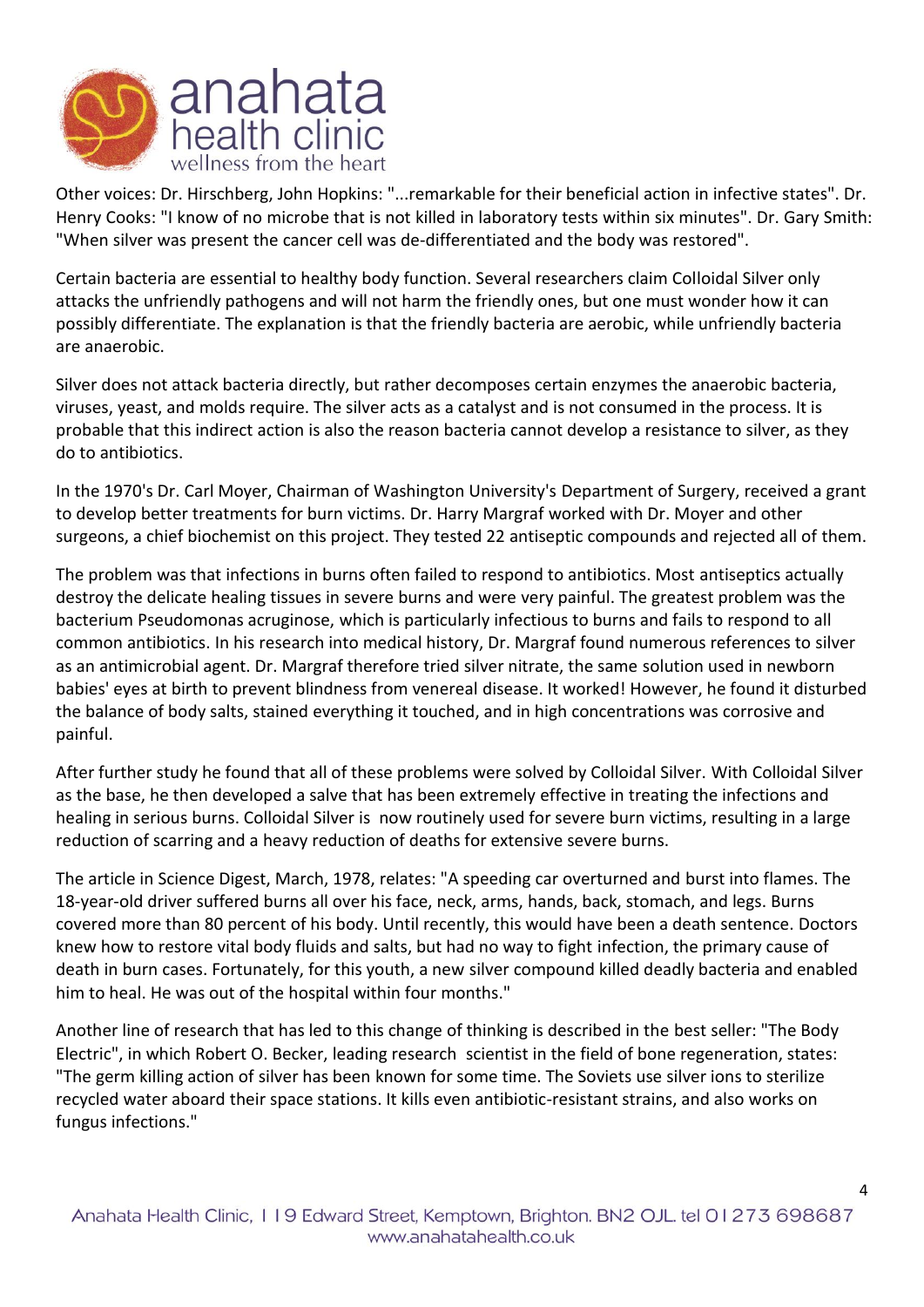

He goes on to say: "It stimulates bone-forming cells, cures the most common stubborn infections of all kinds of bacteria, and stimulates healing in the skin and other soft tissues." Certainly that is a broad statement, but Dr. Becker further relates a fascinating story which would seem to substantiate his belief. A man's broken right tibia and fibula refused to bond and the skin refused to heal over a large area of the leg for a year and a half. The leg was infected with five kinds of bacteria, all of which refused to respond to antibiotics. As a last resort before amputation, Dr. Becker treated the condition with silver charged with a very minute electrical current. This produced silver ions in the bone area and at the surface area. After extensive experiments along these lines, Dr. Becker concluded: "Cells exposed to positive silver ions profoundly stimulate healing in a way unlike any known natural process. Whatever its precise mode of action may be, the electrically generated silver ion can produce enough cells for blastomas; it has restored my belief that full regeneration of limbs and other body parts can be accomplished in humans."

Dr. Becker's experiments seem to show that Colloidal Silver not only kills the pathogens, but also produces dramatic healing of tissue such as his statement of the skin growth on the leg quoted above. The silver ion produces some cells with no differentiation. These cells can turn into any cell that is needed. Only these dedifferentiated cells can be used to create the cells necessary to replace destroyed cells such as in a wound or rebuild missing tissue. It seems to be for this reasoning that Colloidal Silver heals injuries without scarring, or at last greatly reduces scarring, while greatly accelerating the reconstruction or general healing of wounds. Scar tissue develops when de-differentiated cells are in short supply. Therefore it would seem, from the evidence at hand, that Colloidal Silver could reduce or prevent internal scarring and promote internal healing after surgery.

In "Report: Colloidal Silver, Health Consciousness, Vol. 15, No. 4", it is stated "Silver aids the developing foetus in growth, health, and eases the delivery and recovery." Hospitals routinely use it in new-born infants' eyes to prevent 'infection caused' blindness.

Silver supports the T-cells in their fight against foreign organisms in the blood. It virtually forms a second immune system, actually protecting and defending T-cells. It is strongly suggested by research scientists such as Dr. Gary Smith and others that silver ions are essential to the immune system.

Marvin Robey, has personally used a strong dose of Colloidal Silver (4 oz. of 500 parts per million) for a 'cold' in its early stages. It provided relief in two hours and cured the cold completely in about 24 hours. Others say that it quickly cures their colds in more advanced stages.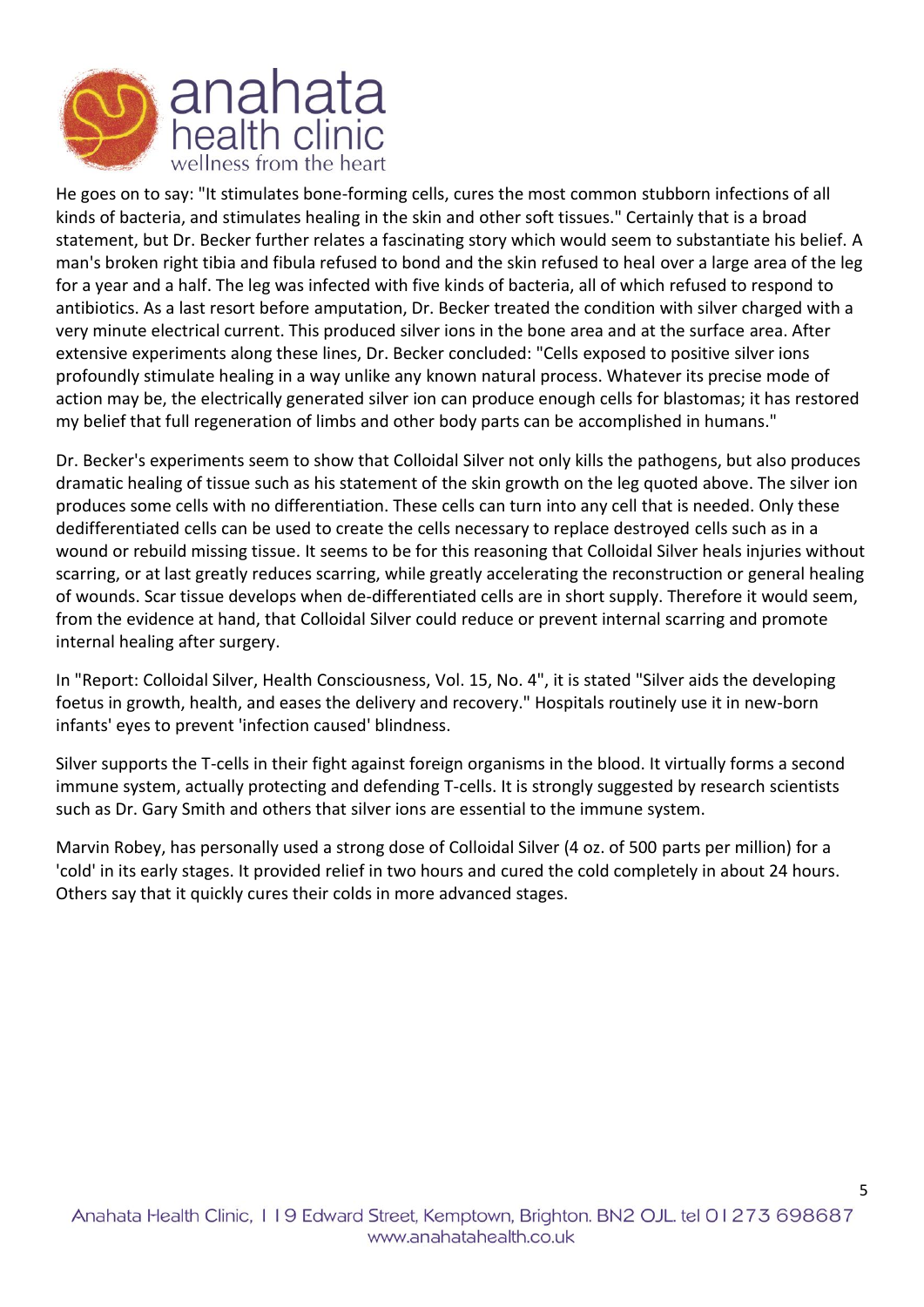

### **How you can use Colloidal Silver?**

The ideal color of Colloidal Silver is golden yellow. Over time light will reduce the positive charge on the silver ion, causing it to precipitate from suspension. The silver will then adhere to the walls of the container and render it unusable. This problem is corrected by storing Colloidal Silver in dark coloured glass bottles. This gives it an indefinite shelf life.

The human body is a complex system that may prevent certain levels or concentration of Colloidal Silver from reaching the affected area. Since Colloidal Silver can only destroy pathogenic organisms when it is in contact with them for a sufficient period of time, then the amount of the dosage must be higher in terms of concentration in order to be successful.

Preventative and curative use of Colloidal Silver includes nebulising, to get the Colloidal Silver into your lungs and from there into your blood stream to strengthen your immune system. Gargling with Colloidal Silver creates a barrier to infections entering your body from mouth and throat.

One teaspoonful of a 5 parts-per-million (PPM) solution of Colloidal Silver is equal to about 25 micrograms (mcg.) of silver. Anywhere from 1 to 4 teaspoonfuls (25 to 100 mcg.) per day is generally considered to be nutritional dose, and is reported to be safe to use for extended periods of time. Amounts higher than this are therapeutic doses, and should be used only periodically.

Natural health practitioners have usually recommended one tablespoonful daily for 4 days in order to establish a level, and then one teaspoonful daily for maintenance (proportional to body weight for children). After six weeks, a pause of several weeks has also been suggested by some doctors.

In cases involving an illness or sudden exposure to a harmful organism (such as anthrax spores), natural health practitioners have often recommended taking double (or even triple) the nutritional dose for anywhere from 30 to 45 days in order to provide general protection, and then reducing it to a smaller maintenance dose. In acute conditions, amounts ingested have ranged anywhere from 1 to 32 ounces per day. When taken orally, solutions of Colloidal Silver is absorbed directly from the mouth into the bloodstream, and then is transported rapidly to the cells of the body. Holding or swishing the solution under the tongue for approximately 30 seconds before swallowing may result in quicker absorption, and the silver may accumulate in the bodily tissues in sufficient amounts within 3 to 4 days in order for benefits to occur. In order for it to reach the lower digestive tract, add one teaspoonful of Colloidal Silver to 16 ounces of distilled water, and drink this for 5 days. Colloidal Silver is eliminated by the kidneys, bowels and lymphatic system after several weeks.

It is also important to consume several glasses of water each day when using Colloidal Silver in order to purge the body of toxins. However, if your body is extremely ill or toxic, do not attempt to cleanse the body too rapidly. If pathogens are destroyed too quickly, then the body's five eliminatory channels (the liver, kidneys, lungs, bowels and skin) may become temporarily overloaded, resulting in a "healing crisis" condition (commonly referred to as feeling worse before feeling better syndrome) that includes symptoms such as headaches, dizziness, nausea, extreme fatigue, aching muscles and other flu-like conditions. If this occurs, then reduce your intake of Colloidal Silver while increasing the amount of distilled water. In

6